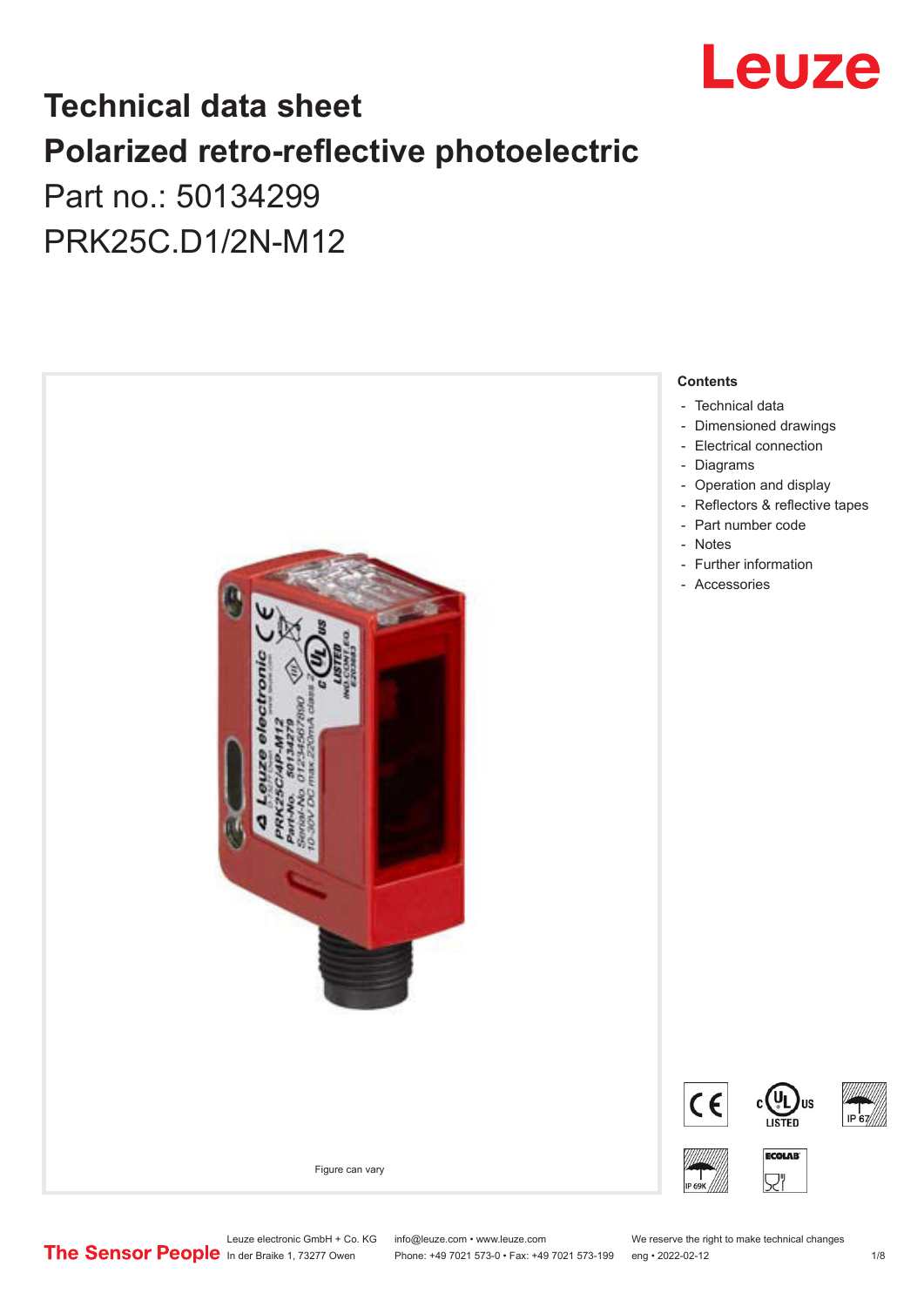# <span id="page-1-0"></span>**Technical data**

# Leuze

## **Basic data**

| <b>Series</b>                   | 25C                                          |
|---------------------------------|----------------------------------------------|
| <b>Operating principle</b>      | Reflection principle                         |
| <b>Application</b>              | Detection of stretch-wrapped objects         |
| <b>Optical data</b>             |                                              |
| <b>Operating range</b>          | Guaranteed operating range                   |
| <b>Operating range</b>          | $0.058$ m, With reflector TK(S)<br>100x100   |
| <b>Operating range limit</b>    | Typical operating range                      |
| <b>Operating range limit</b>    | $0.05$ 10 m, With reflector TK(S)<br>100x100 |
| Light source                    | LED, Red                                     |
| Wavelength                      | 640 nm                                       |
| <b>Transmitted-signal shape</b> | Pulsed                                       |
| LED group                       | Exempt group (in acc. with EN 62471)         |
|                                 |                                              |

## **Electrical data**

| <b>Protective circuit</b>     | Polarity reversal protection        |
|-------------------------------|-------------------------------------|
|                               | Short circuit protected             |
|                               |                                     |
| Performance data              |                                     |
| Supply voltage U <sub>p</sub> | 10  30 V, DC, Incl. residual ripple |

**0 ... 15 %, From U<sub>B</sub> Open-circuit current** 0 ... 20 mA

| <b>Residual ripple</b>      |  |
|-----------------------------|--|
| <b>Open-circuit current</b> |  |

### **Outputs**

|  | Number of digital switching outputs 2 Piece(s) |  |  |
|--|------------------------------------------------|--|--|
|  |                                                |  |  |

| <b>Switching outputs</b>  |                       |
|---------------------------|-----------------------|
| <b>Voltage type</b>       | DC.                   |
| Switching current, max.   | 100 mA                |
| <b>Switching voltage</b>  | high: ≥( $U_p$ -2.5V) |
|                           | $low: \leq 2.5V$      |
|                           |                       |
| <b>Switching output 1</b> |                       |
| <b>Assignment</b>         | Connection 1, pin 4   |
| <b>Switching element</b>  | Transistor, NPN       |

**Switching principle** Light switching

**Switching output 2 Assignment** Connection 1, pin 2 **Switching element** Transistor, NPN **Switching principle** Dark switching

#### **Timing**

| <b>Switching frequency</b> | 1.500 Hz  |
|----------------------------|-----------|
| <b>Response time</b>       | $0.33$ ms |
| <b>Readiness delay</b>     | 300 ms    |

### **Connection**

| <b>Connection 1</b>       |                 |
|---------------------------|-----------------|
| <b>Function</b>           | Signal OUT      |
|                           | Voltage supply  |
| <b>Type of connection</b> | Connector       |
| <b>Thread size</b>        | M <sub>12</sub> |
| <b>Type</b>               | Male            |
| <b>Material</b>           | <b>PUR</b>      |
| No. of pins               | 4-pin           |
| <b>Encoding</b>           | A-coded         |

## **Mechanical data**

| Dimension (W x H x L)               | 15 mm x 42.7 mm x 30 mm              |
|-------------------------------------|--------------------------------------|
| <b>Housing material</b>             | Plastic                              |
| <b>Plastic housing</b>              | ABS                                  |
| Lens cover material                 | Plastic                              |
| Net weight                          | 22 <sub>q</sub>                      |
| <b>Housing color</b>                | Red                                  |
| <b>Type of fastening</b>            | Through-hole mounting with M4 thread |
|                                     | Via optional mounting device         |
| <b>Compatibility of materials</b>   | <b>ECOLAB</b>                        |
| <b>Operation and display</b>        |                                      |
| Type of display                     | LED                                  |
| <b>Number of LEDs</b>               | 2 Piece(s)                           |
| <b>Operational controls</b>         | 270° potentiometer                   |
| Function of the operational control | Sensitivity adjustment               |
|                                     |                                      |

## **Environmental data**

| Ambient temperature, operation | -40  60 °C |
|--------------------------------|------------|
| Ambient temperature, storage   | -40  70 °C |

### **Certifications**

| Degree of protection     | IP 67         |
|--------------------------|---------------|
|                          | IP 69K        |
| <b>Protection class</b>  | Ш             |
| <b>Certifications</b>    | c UL US       |
| <b>Standards applied</b> | IEC 60947-5-2 |

### **Classification**

| <b>Customs tariff number</b> | 85365019 |
|------------------------------|----------|
| <b>ECLASS 5.1.4</b>          | 27270902 |
| <b>ECLASS 8.0</b>            | 27270902 |
| <b>ECLASS 9.0</b>            | 27270902 |
| ECLASS 10.0                  | 27270902 |
| ECLASS 11.0                  | 27270902 |
| ECLASS 12.0                  | 27270902 |
| <b>ETIM 5.0</b>              | EC002717 |
| <b>ETIM 6.0</b>              | EC002717 |
| <b>ETIM 7.0</b>              | EC002717 |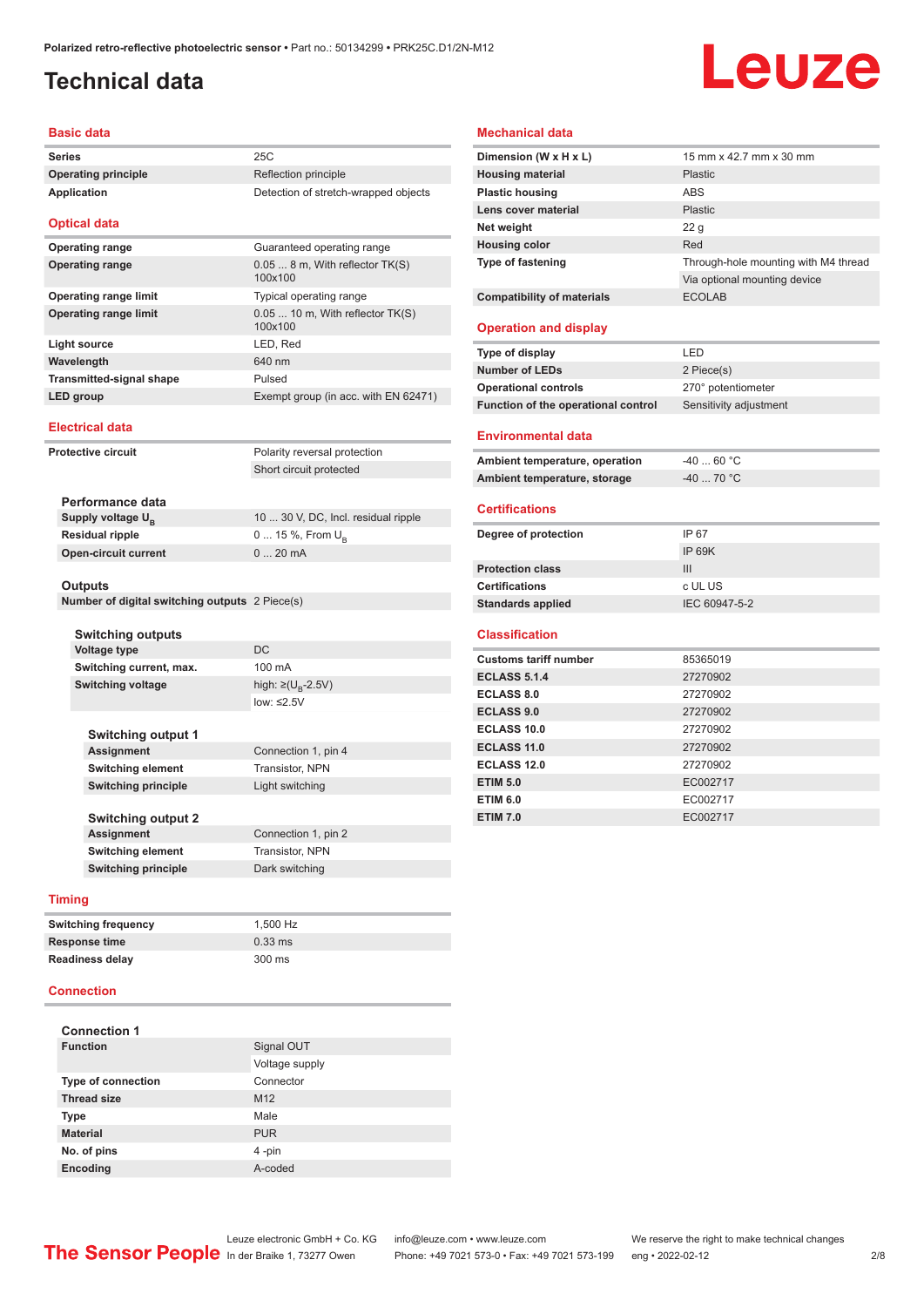## <span id="page-2-0"></span>**Dimensioned drawings**

All dimensions in millimeters



- A Green LED
- B Yellow LED
- C Optical axis C1 Receiver
- C<sub>2</sub> Transmitter
- D Sensitivity adjustment

# **Electrical connection**

**Connection 1**

| <b>Function</b>    | Signal OUT<br>Voltage supply |
|--------------------|------------------------------|
| Type of connection | Connector                    |
| <b>Thread size</b> | M12                          |
| <b>Type</b>        | Male                         |
| <b>Material</b>    | <b>PUR</b>                   |
| No. of pins        | 4-pin                        |
| Encoding           | A-coded                      |

## **Pin Pin assignment** 1 V+<br>2 OU **2** OUT 2





# Leuze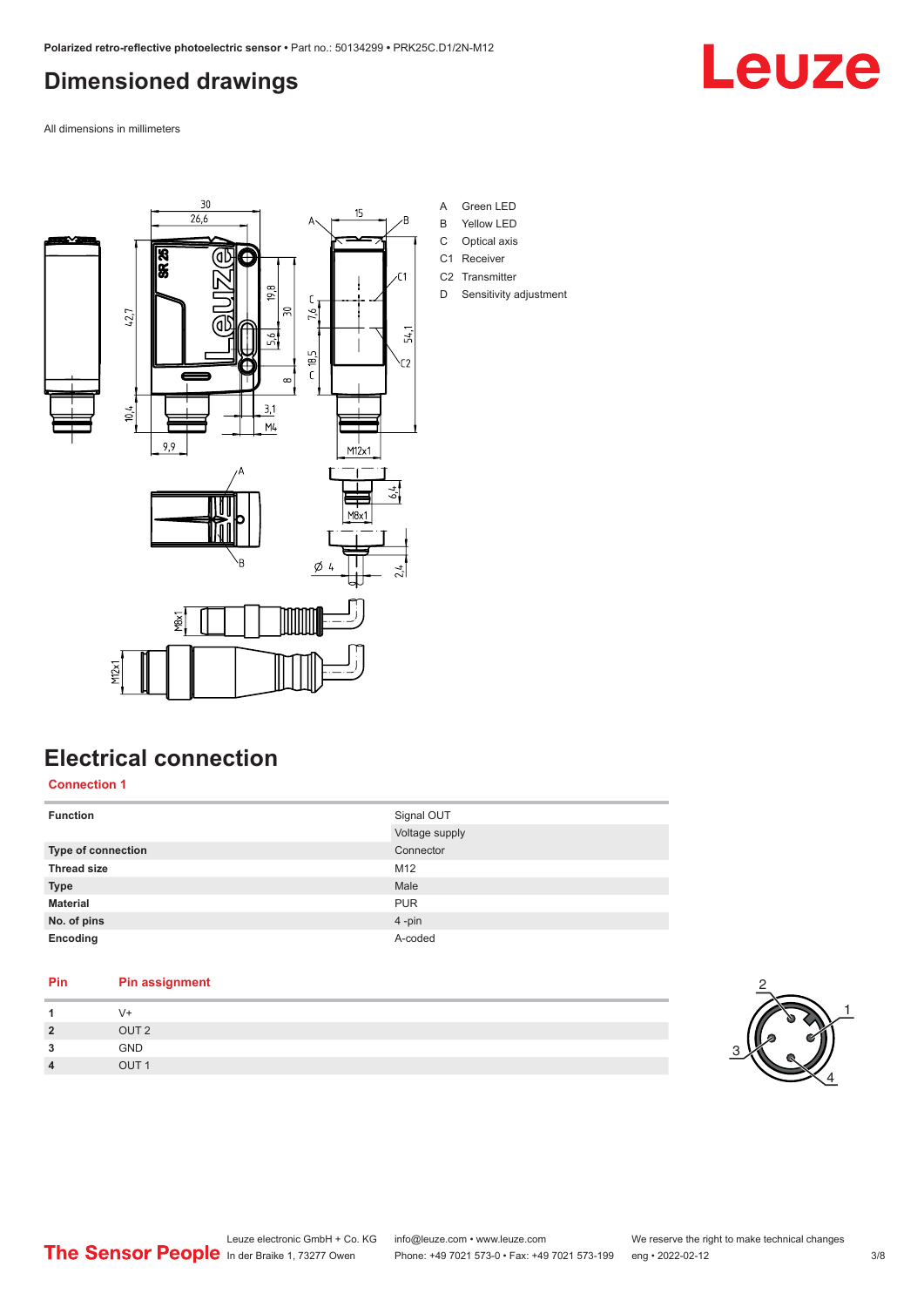## <span id="page-3-0"></span>**Diagrams**

# Leuze

Typ. response behavior (TKS100x100)



## Typ. function reserve



- x Distance [m]
- y Function reserve
- A TKS 100x100
- B TKS 40x60
- C TKS 20x40

# **Operation and display**

| <b>LED</b>     | <b>Display</b>           | <b>Meaning</b>                       |
|----------------|--------------------------|--------------------------------------|
|                | Green, continuous light  | Operational readiness                |
| $\overline{2}$ | Yellow, continuous light | Light path free                      |
|                | Yellow, flashing         | Light path free, no function reserve |

## **Reflectors & reflective tapes**

|                | Part no. | <b>Designation</b> | <b>Operating range</b><br><b>Operating range</b> | <b>Description</b>                                                                                                                                                                                                                     |
|----------------|----------|--------------------|--------------------------------------------------|----------------------------------------------------------------------------------------------------------------------------------------------------------------------------------------------------------------------------------------|
| $\overline{u}$ | 50117583 | MTKS 50x50.1       | 0.35m<br>0.226m                                  | Design: Rectangular<br>Triple reflector size: 1.2 mm<br>Reflective surface: 50 mm x 50 mm<br>Material: Plastic<br>Base material: Plastic<br>Chemical designation of the material: PMMA8N<br>Fastening: Through-hole mounting, Adhesive |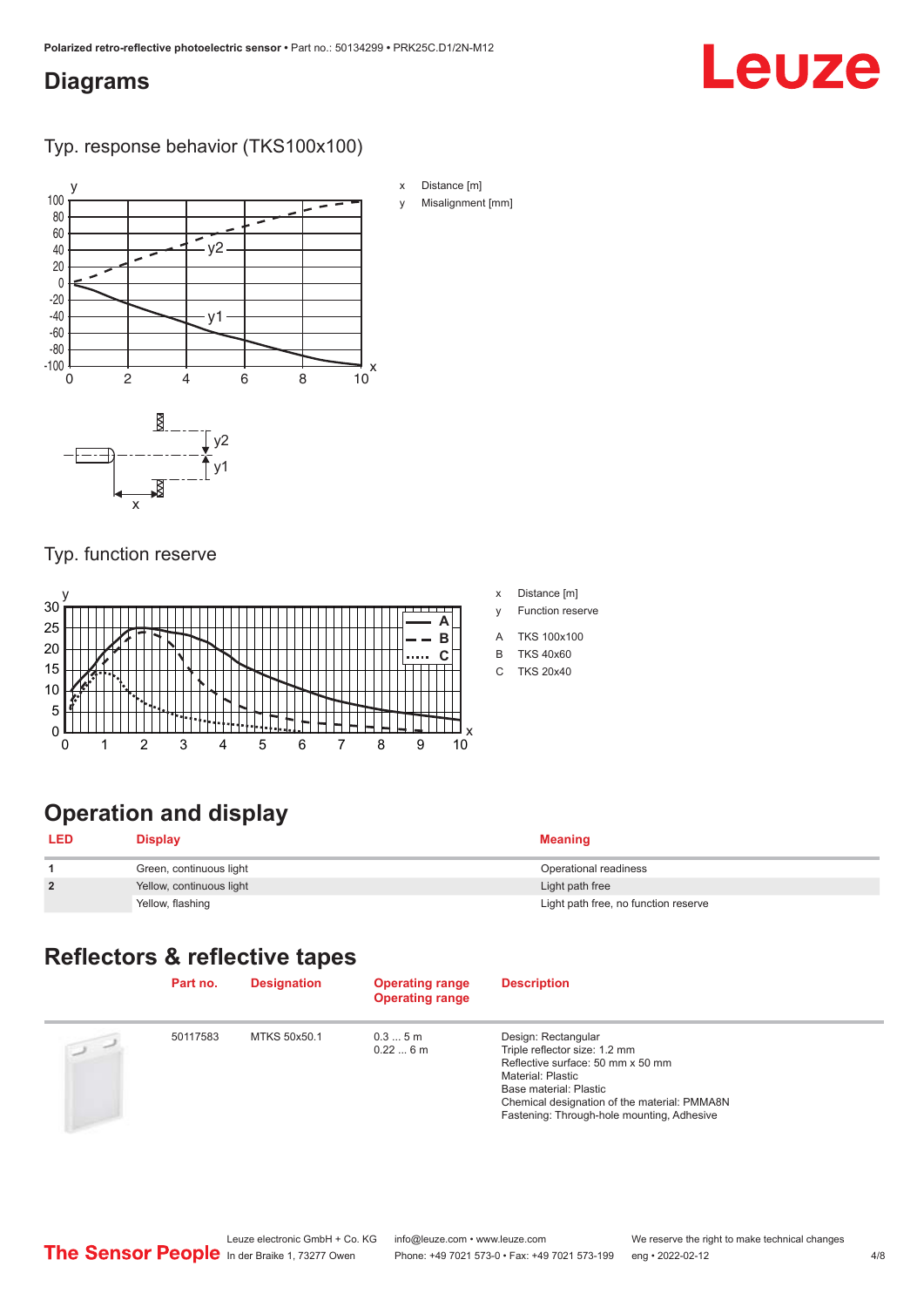## <span id="page-4-0"></span>**Reflectors & reflective tapes**



| Part no. | <b>Designation</b> | <b>Operating range</b><br><b>Operating range</b> | <b>Description</b>                                                                                                                                                                                                                            |
|----------|--------------------|--------------------------------------------------|-----------------------------------------------------------------------------------------------------------------------------------------------------------------------------------------------------------------------------------------------|
| 50106119 | REF 4-A-100x100    | 0.252m<br>0.22.5m                                | Design: Rectangular<br>Reflective surface: 100 mm x 100 mm<br>Material: Plastic<br>Chemical designation of the material: PMMA<br>Fastening: Self-adhesive                                                                                     |
| 50110192 | REF 6-A-50x50      | 0.133.5m<br>0.14m                                | Design: Rectangular<br>Triple reflector size: 0.3 mm<br>Reflective surface: 50 mm x 50 mm<br><b>Material: Plastic</b><br>Chemical designation of the material: PMMA<br>Fastening: Self-adhesive                                               |
| 50003192 | TK 100x100         | 0.078m<br>$0.0510$ m                             | Design: Rectangular<br>Triple reflector size: 4 mm<br>Reflective surface: 96 mm x 96 mm<br>Material: Plastic<br><b>Base material: Plastic</b><br>Chemical designation of the material: PMMA8N<br>Fastening: Rear side can be glued            |
| 50022816 | <b>TKS 100X100</b> | 0.078m<br>$0.0510$ m                             | Design: Rectangular<br>Triple reflector size: 4 mm<br>Reflective surface: 96 mm x 96 mm<br>Material: Plastic<br>Base material: Plastic<br>Chemical designation of the material: PMMA8N<br>Fastening: Through-hole mounting, Adhesive          |
| 50081283 | <b>TKS 20X40</b>   | 0.122.5m<br>0.083m                               | Design: Rectangular<br>Triple reflector size: 2.3 mm<br>Reflective surface: 16 mm x 38 mm<br>Material: Plastic<br><b>Base material: Plastic</b><br>Chemical designation of the material: PMMA8N<br>Fastening: Through-hole mounting, Adhesive |
| 50040820 | <b>TKS 40X60</b>   | 0.084m<br>0.065m                                 | Design: Rectangular<br>Triple reflector size: 4 mm<br>Reflective surface: 37 mm x 56 mm<br><b>Material: Plastic</b><br>Base material: Plastic<br>Chemical designation of the material: PMMA8N<br>Fastening: Through-hole mounting, Adhesive   |

## **Part number code**

Part designation: **AAA25C d EE-f.GGH/iJ-K**

| AAA25C | Operating principle / construction<br>HT25C: Diffuse reflection sensor with background suppression<br>PRK25C: Retro-reflective photoelectric sensor with polarization filter<br>LS25C: Throughbeam photoelectric sensor transmitter<br>LE25C: Throughbeam photoelectric sensor receiver<br>DRT25C: Dynamic reference diffuse sensor |
|--------|-------------------------------------------------------------------------------------------------------------------------------------------------------------------------------------------------------------------------------------------------------------------------------------------------------------------------------------|
| d      | Light type<br>n/a: red light<br>I: infrared light                                                                                                                                                                                                                                                                                   |
| EE     | Light source<br>$n/a$ : LED<br>L1: laser class 1<br>L <sub>2</sub> : laser class 2                                                                                                                                                                                                                                                  |
| f      | Preset range (optional)<br>n/a: operating range acc. to data sheet<br>xxxF: Preset range [mm]                                                                                                                                                                                                                                       |

Phone: +49 7021 573-0 • Fax: +49 7021 573-199 eng • 2022-02-12 5/8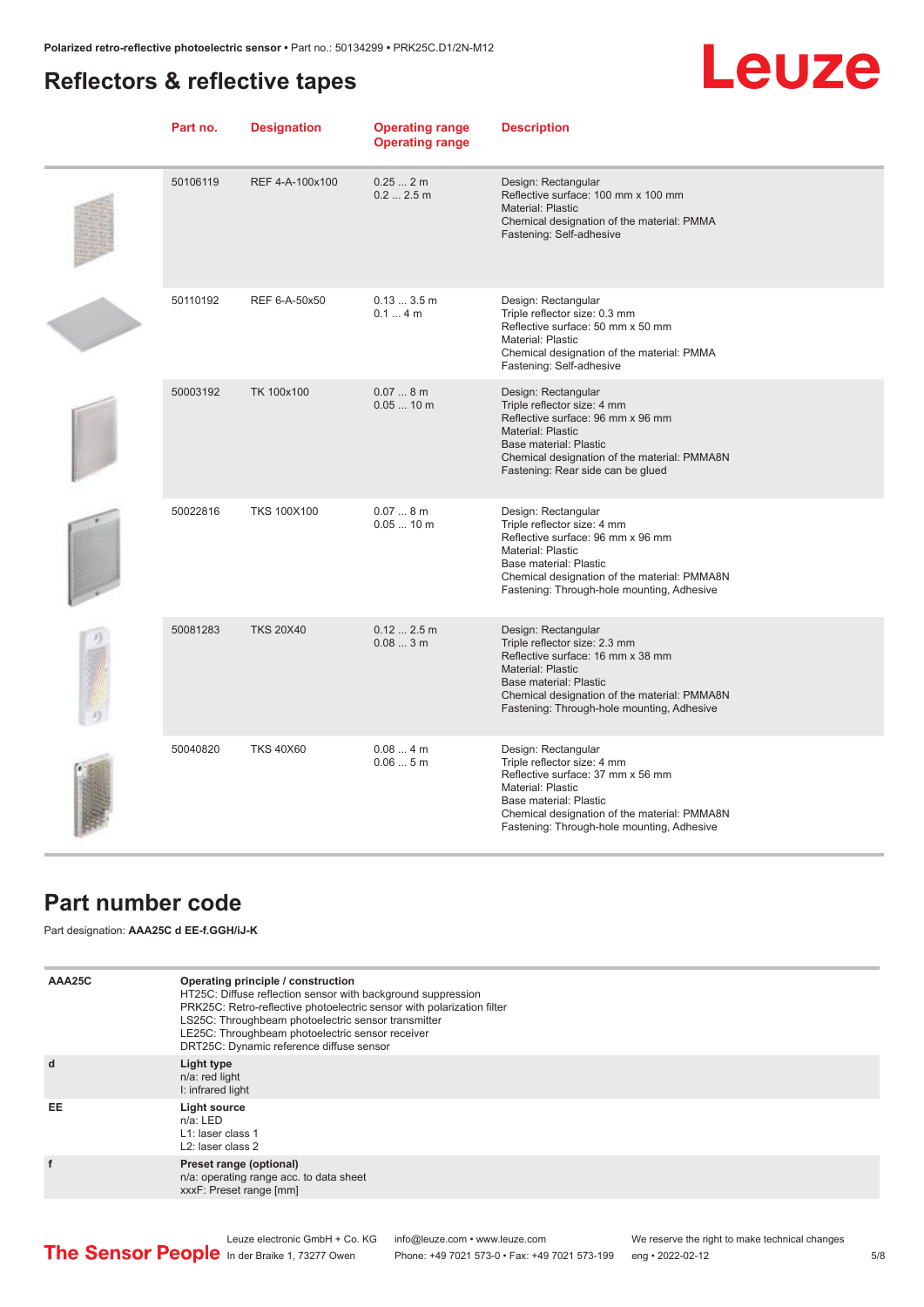## <span id="page-5-0"></span>**Part number code**

# Leuze

| GG        | <b>Equipment</b><br>A: Autocollimation principle (single lens)<br>S: small light spot<br>D: Detection of stretch-wrapped objects<br>X: extended model<br>HF: Suppression of HF illumination (LED)<br>XL: Extra long light spot<br>T: autocollimation principle (single lens) for highly transparent bottles without tracking<br>TT: autocollimation principle (single lens) for highly transparent bottles with tracking<br>F: Foreground suppression<br>R: greater operating range<br>SL: Slit diaphragm                                              |
|-----------|--------------------------------------------------------------------------------------------------------------------------------------------------------------------------------------------------------------------------------------------------------------------------------------------------------------------------------------------------------------------------------------------------------------------------------------------------------------------------------------------------------------------------------------------------------|
| H         | Operating range adjustment<br>1: 270° potentiometer<br>2: multiturn potentiometer<br>3: teach-in via button<br>R: greater operating range                                                                                                                                                                                                                                                                                                                                                                                                              |
| j.        | Switching output/function OUT 1/IN: Pin 4 or black conductor<br>2: NPN transistor output, light switching<br>N: NPN transistor output, dark switching<br>4: PNP transistor output, light switching<br>P: PNP transistor output, dark switching<br>X: pin not used<br>8: activation input (activation with high signal)<br>L: IO-Link interface (SIO mode: PNP light switching, NPN dark switching)<br>6: push-pull switching output, PNP light switching, NPN dark switching<br>G: Push-pull switching output, PNP dark switching, NPN light switching |
| J         | Switching output / function OUT 2/IN: pin 2 or white conductor<br>2: NPN transistor output, light switching<br>N: NPN transistor output, dark switching<br>4: PNP transistor output, light switching<br>P: PNP transistor output, dark switching<br>W: warning output<br>X: pin not used<br>6: push-pull switching output, PNP light switching, NPN dark switching<br>T: teach-in via cable<br>G: Push-pull switching output, PNP dark switching, NPN light switching                                                                                  |
| Κ         | <b>Electrical connection</b><br>n/a: cable, standard length 2000 mm, 4-wire<br>200-M12: cable, length 200 mm with M12 connector, 4-pin, axial (plug)<br>M8: M8 connector, 4-pin (plug)<br>M12: M12 connector, 4-pin (plug)<br>200-M8: cable, length 200 mm with M8 connector, 4-pin, axial (plug)                                                                                                                                                                                                                                                      |
|           | <b>Note</b>                                                                                                                                                                                                                                                                                                                                                                                                                                                                                                                                            |
| $\bullet$ | $\&$ A list with all available device types can be found on the Leuze website at www.leuze.com.                                                                                                                                                                                                                                                                                                                                                                                                                                                        |

## **Notes**

| <b>Observe intended use!</b>                                                                                                                                                                                                  |
|-------------------------------------------------------------------------------------------------------------------------------------------------------------------------------------------------------------------------------|
| $\%$ This product is not a safety sensor and is not intended as personnel protection.<br>$\%$ The product may only be put into operation by competent persons.<br>♦ Only use the product in accordance with its intended use. |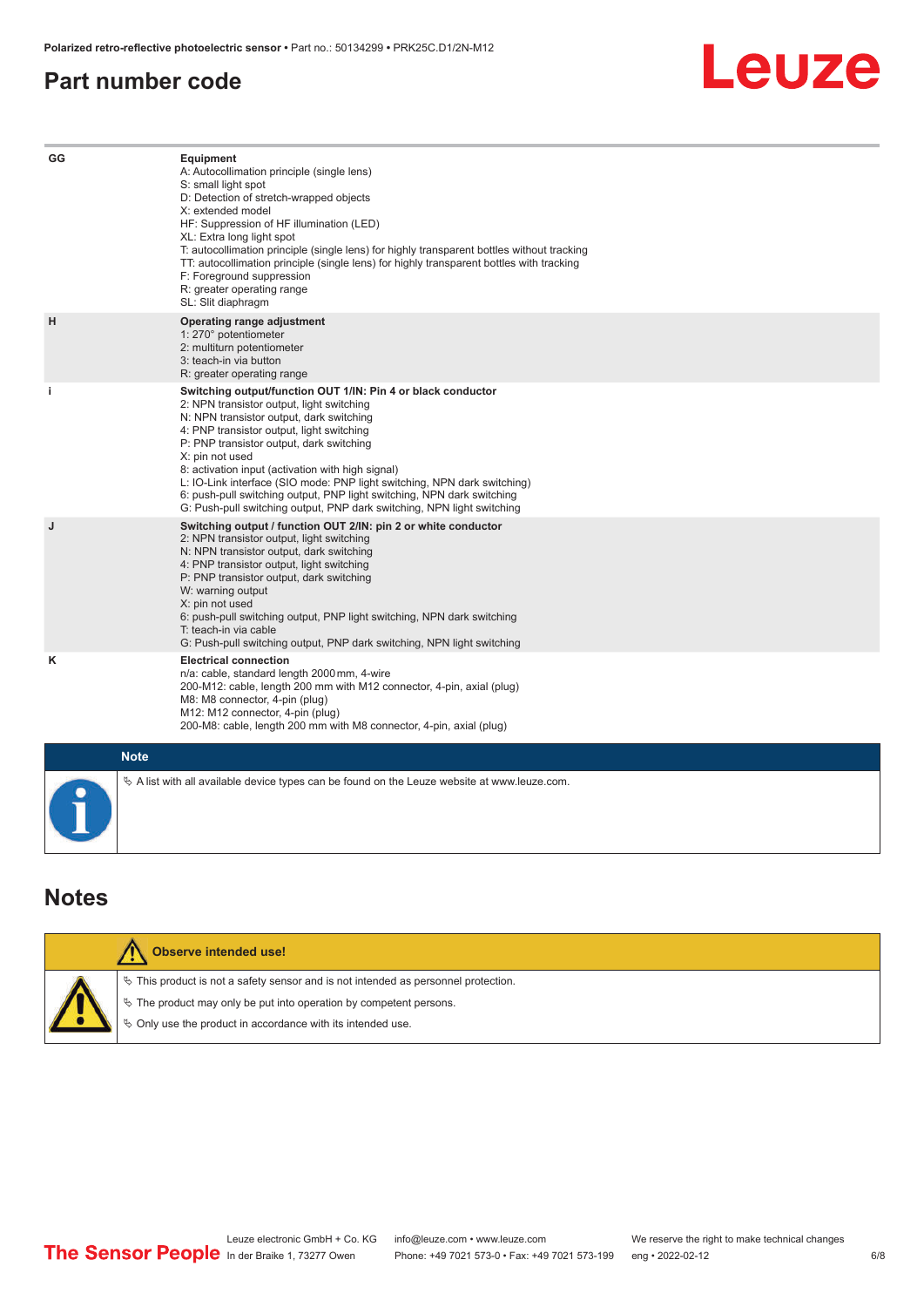# <span id="page-6-0"></span>**Further information**

- Light source: Average life expectancy 100,000 h at an ambient temperature of 25 °C
- Sum of the output currents for both outputs 100 mA
- Use in safety-relevant applications in accordance with EN ISO 13849-1:2015, e.g. muting, protective field switchover of safety laser scanners

## **Accessories**

# Connection technology - Connection cables

|  | Part no. | <b>Designation</b>     | <b>Article</b>   | <b>Description</b>                                                                                                                                          |
|--|----------|------------------------|------------------|-------------------------------------------------------------------------------------------------------------------------------------------------------------|
|  | 50130652 | KD U-M12-4A-V1-<br>050 | Connection cable | Connection 1: Connector, M12, Axial, Female, A-coded, 4-pin<br>Connection 2: Open end<br>Shielded: No<br>Cable length: 5,000 mm<br>Sheathing material: PVC  |
|  | 50130690 | KD U-M12-4W-V1-<br>050 | Connection cable | Connection 1: Connector, M12, Angled, Female, A-coded, 4-pin<br>Connection 2: Open end<br>Shielded: No<br>Cable length: 5,000 mm<br>Sheathing material: PVC |

## Mounting technology - Mounting brackets

| Part no. | <b>Designation</b> | <b>Article</b>   | <b>Description</b>                                                                                                                                                                                                            |
|----------|--------------------|------------------|-------------------------------------------------------------------------------------------------------------------------------------------------------------------------------------------------------------------------------|
| 50118543 | BT 300M.5          | Mounting bracket | Design of mounting device: Angle, L-shape<br>Fastening, at system: Through-hole mounting<br>Mounting bracket, at device: Screw type, Suited for M4 screws<br>Type of mounting device: Adjustable<br>Material: Stainless steel |

## Mounting technology - Rod mounts

| Part no. | <b>Designation</b> | <b>Article</b>  | <b>Description</b>                                                                                                                                                                                                                                           |
|----------|--------------------|-----------------|--------------------------------------------------------------------------------------------------------------------------------------------------------------------------------------------------------------------------------------------------------------|
| 50117829 | BTP 200M-D12       | Mounting system | Design of mounting device: Protection hood<br>Fastening, at system: For 12 mm rod<br>Mounting bracket, at device: Screw type<br>Type of mounting device: Clampable, Adjustable, Turning, 360°<br>Material: Metal                                             |
| 50117252 | BTU 300M-D12       | Mounting system | Design of mounting device: Mounting system<br>Fastening, at system: For 12 mm rod, Sheet-metal mounting<br>Mounting bracket, at device: Screw type, Suited for M4 screws<br>Type of mounting device: Clampable, Adjustable, Turning, 360°<br>Material: Metal |